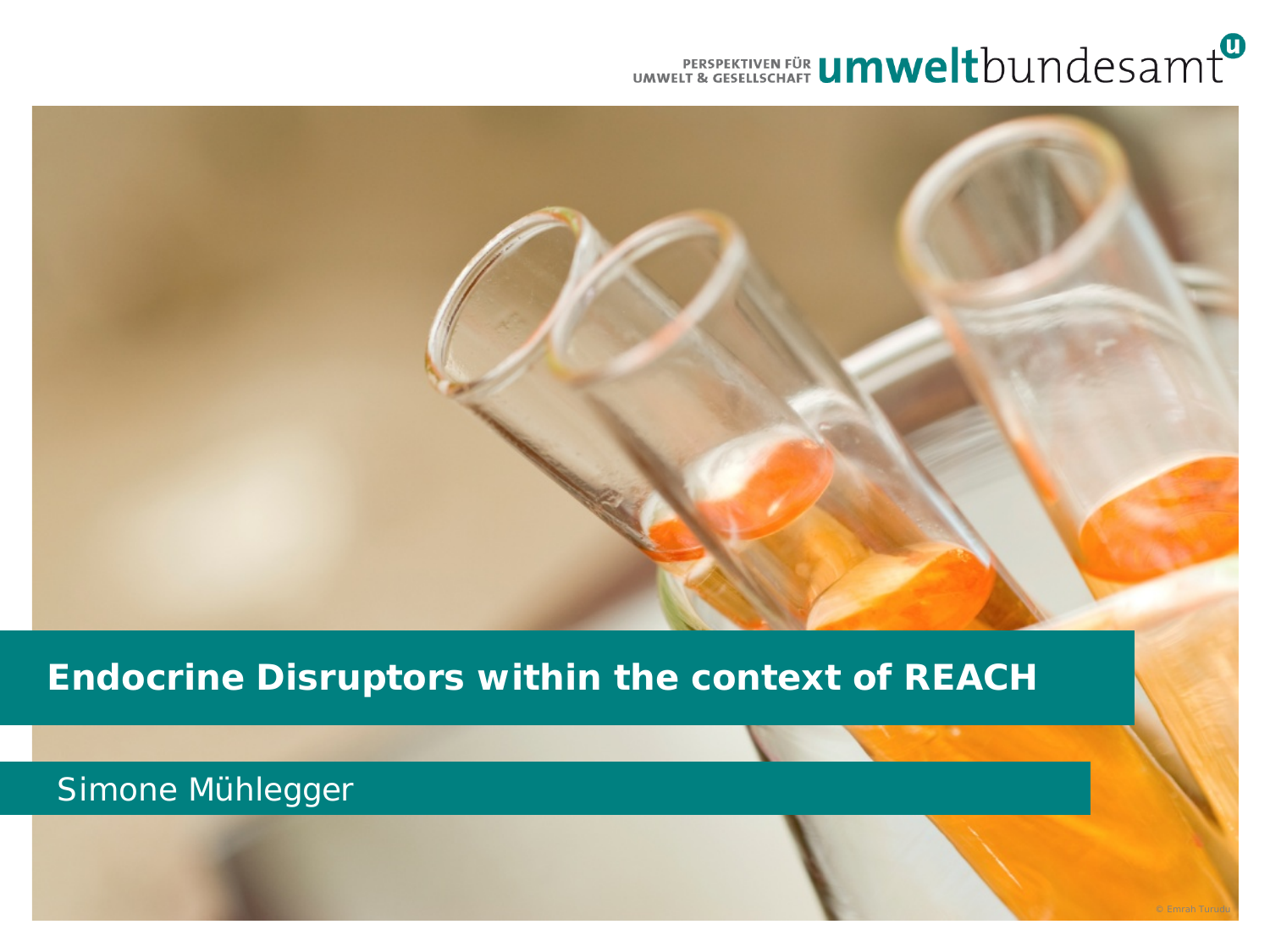

## **4 Major Processes in REACH**

#### New instrument

| <b>Registration</b>                                                                                      | <b>Evaluation</b>                                     | <b>Authorisation</b><br><b>Annex XIV</b>                                                  | <b>Restriction</b><br><b>Annex XVII</b>                                                                        |
|----------------------------------------------------------------------------------------------------------|-------------------------------------------------------|-------------------------------------------------------------------------------------------|----------------------------------------------------------------------------------------------------------------|
|                                                                                                          |                                                       |                                                                                           |                                                                                                                |
| $\geq$ 1 t/year,<br>Data<br>submission to<br>ECHA,<br>$\geq$ 10 t/y:<br>Chemical<br>safety<br>assessment | Control<br><b>Clarification of</b><br>potential risks | <b>Managing risks</b><br>of substances of<br>very high<br>concern (SVHC)<br><b>Stoffe</b> | EU-wide<br>management of<br>substances with<br>unacceptable<br>risks for human<br>health and/or<br>environment |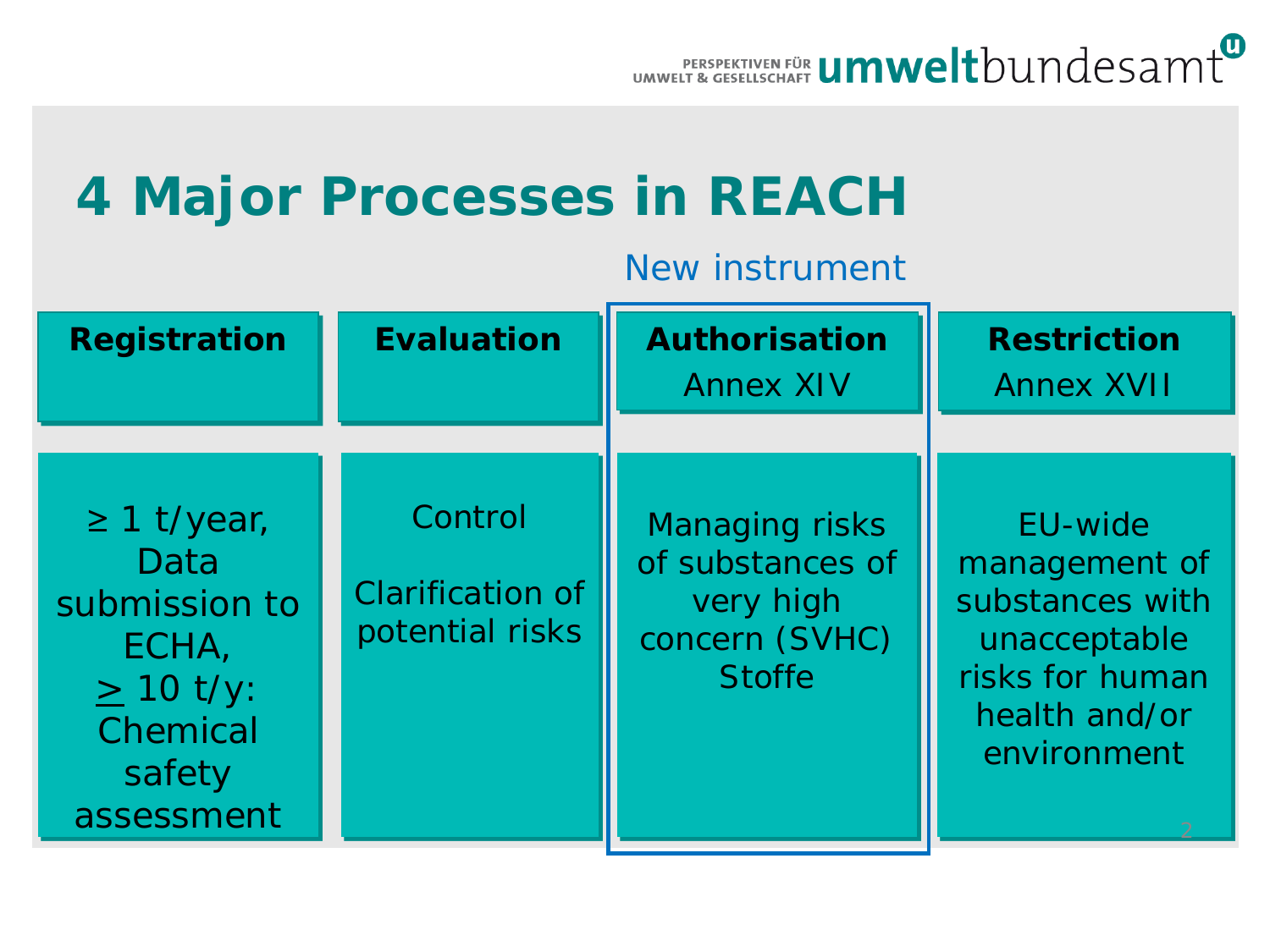# **EDs in REACH**

- In Titel VII dealing with authorisation
- In Article 138 (7) dealing with hazard description and the adequate route for an application for authorisation
- No definition of EDs is provided in REACH, nevertheless the **WHO/IPCS definition** is used in the REACH context:
	- $\triangleright$  Adversity
	- Endocrine Mode of Action (MoA)
	- $\triangleright$  Plausible link between adversity and endocrine MoA
- ▶ Official ED-Status by Member State Committee (MSC)/Commission, when a substance is identified as a substance of very high concern (SVHC) because of ist ED properties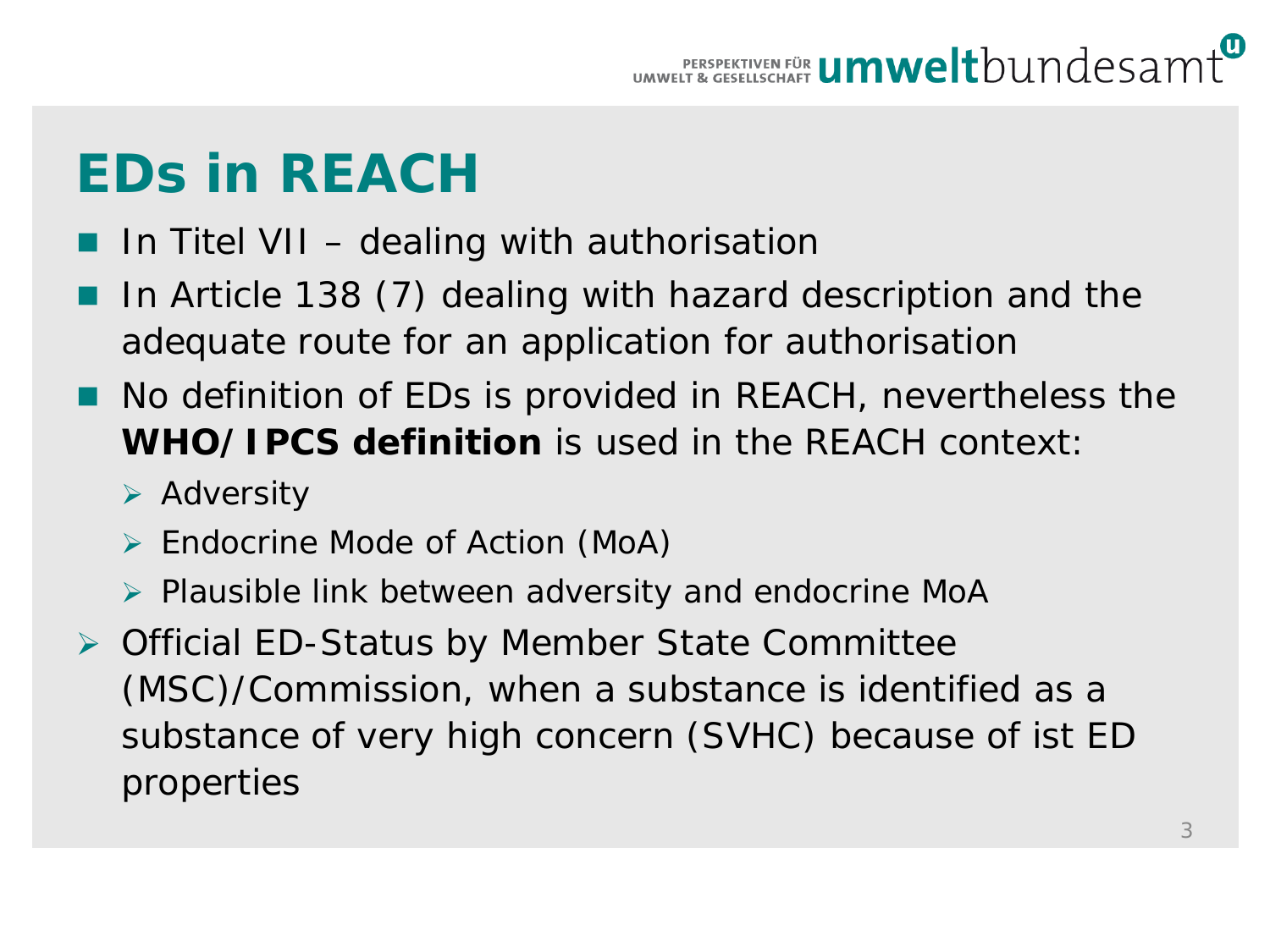

## **ED & Authorisation**

- Goal is to control risks of SVHCs/ substitution
- Criteria according to Art. 57: CMRs (1A, 1B), PBTs, vPvBs and substances of equivalent level of concern like EDs
- 2-step system:
	- $\triangleright$  Candidate list:

[http://www.echa.europa.eu/web/guest/candidate-list](http://www.echa.europa.eu/web/guest/candidate-list-table)[table](http://www.echa.europa.eu/web/guest/candidate-list-table); mainly information duties

 $\triangleright$  Annex XIV = List of substances subject to authorisation: User needs to apply for an authorisation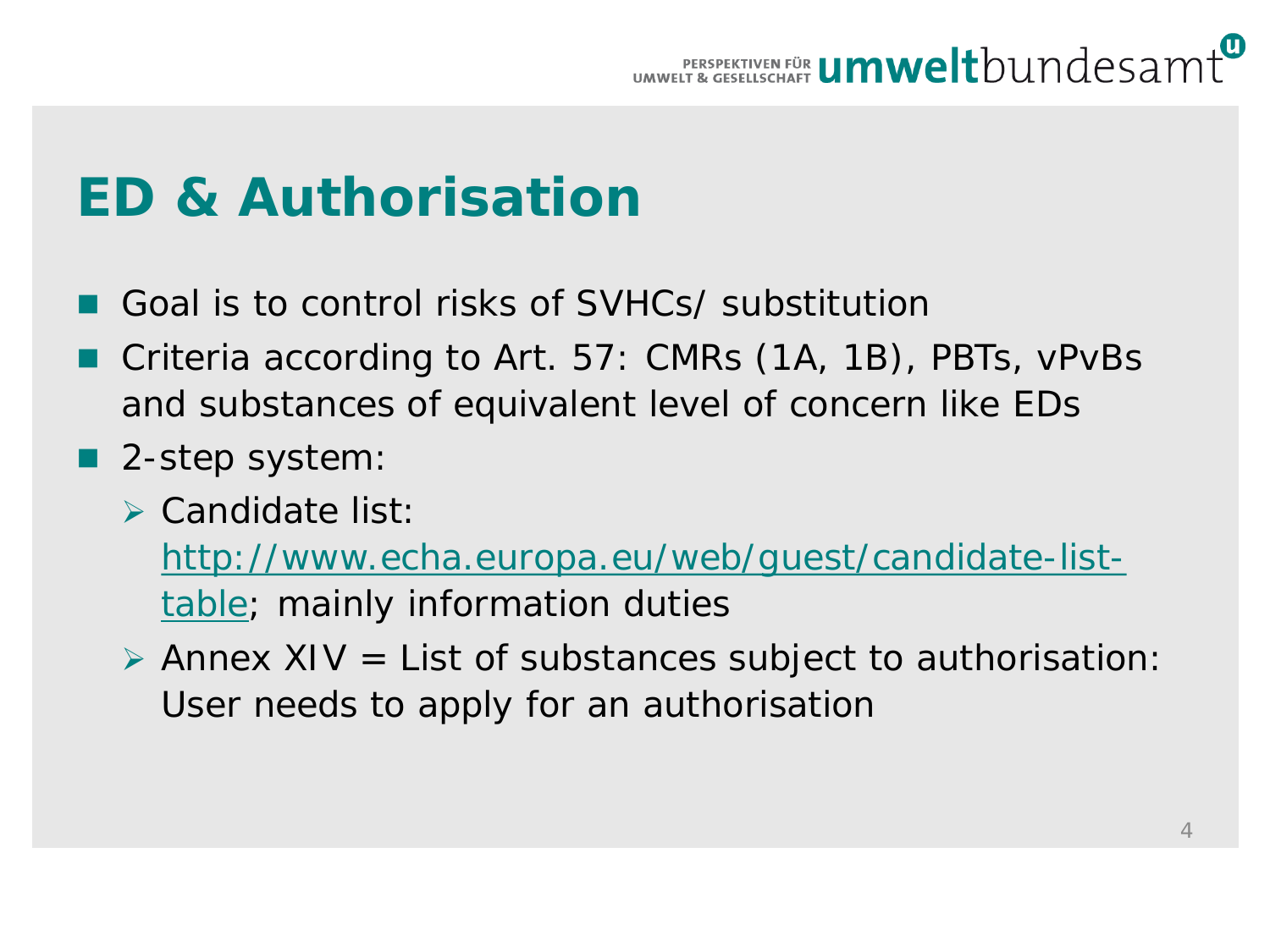# **ED in SVHC Roadmap to 2020**

- o gives an EU-wide commitment for having all relevant currently known substances of very high concern (SVHCs) included in the Candidate List by 2020
- o A plan has been developed on how to implement the SVHC Roadmap until 2020. The SVHC Roadmap implementation plan focuses on organisation of
	- $\triangleright$  Screening to identify new substances of concern, and analysing the risk management options (RMOs) appropriate to the particular substance of concern
	- Outline of how progress monitoring and communication towards stakeholders and the general public is foreseen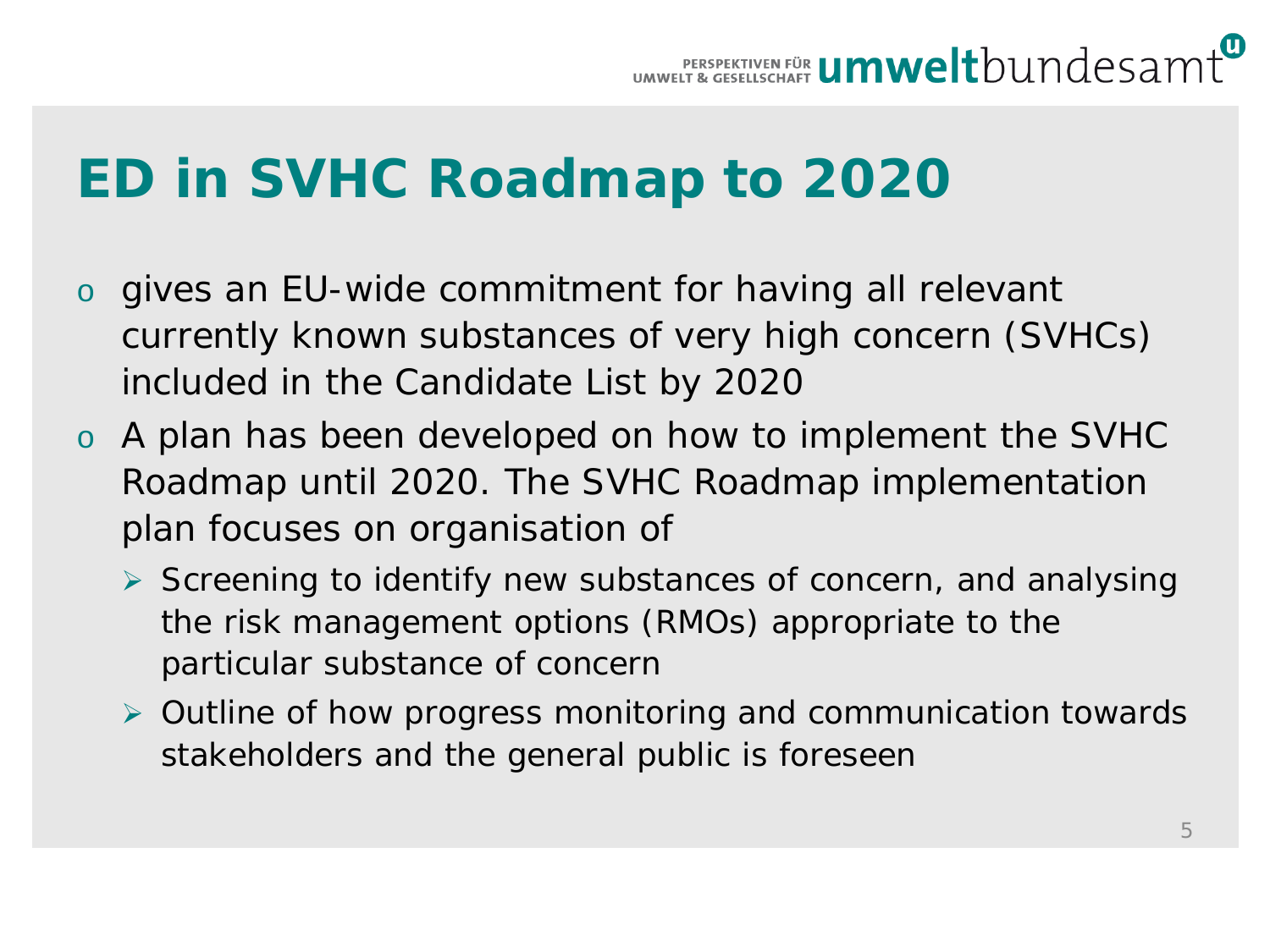# **EDs part of the SVHC Roadmap 2020**

- The SVHC Roadmap to 2020 anticipates the use of screening methods and risk management option analysis (RMOA) to identify the relevant substances of concern using information from the ECHA registration database, other REACH and CLP databases and additional relevant data
- Certain groups of substances are covered:
	- Carcinogens, mutagens, reprotoxicants (Categories 1A/1B),
	- Sensitisers,
	- Persistent, bioaccumulative and toxic (PBTs) or very persistent, very bioaccumulative (vPvBs),
	- **Endocrine disruptors (EDs),** and
	- Petroleum/coal stream substances that are CMRs or PBTs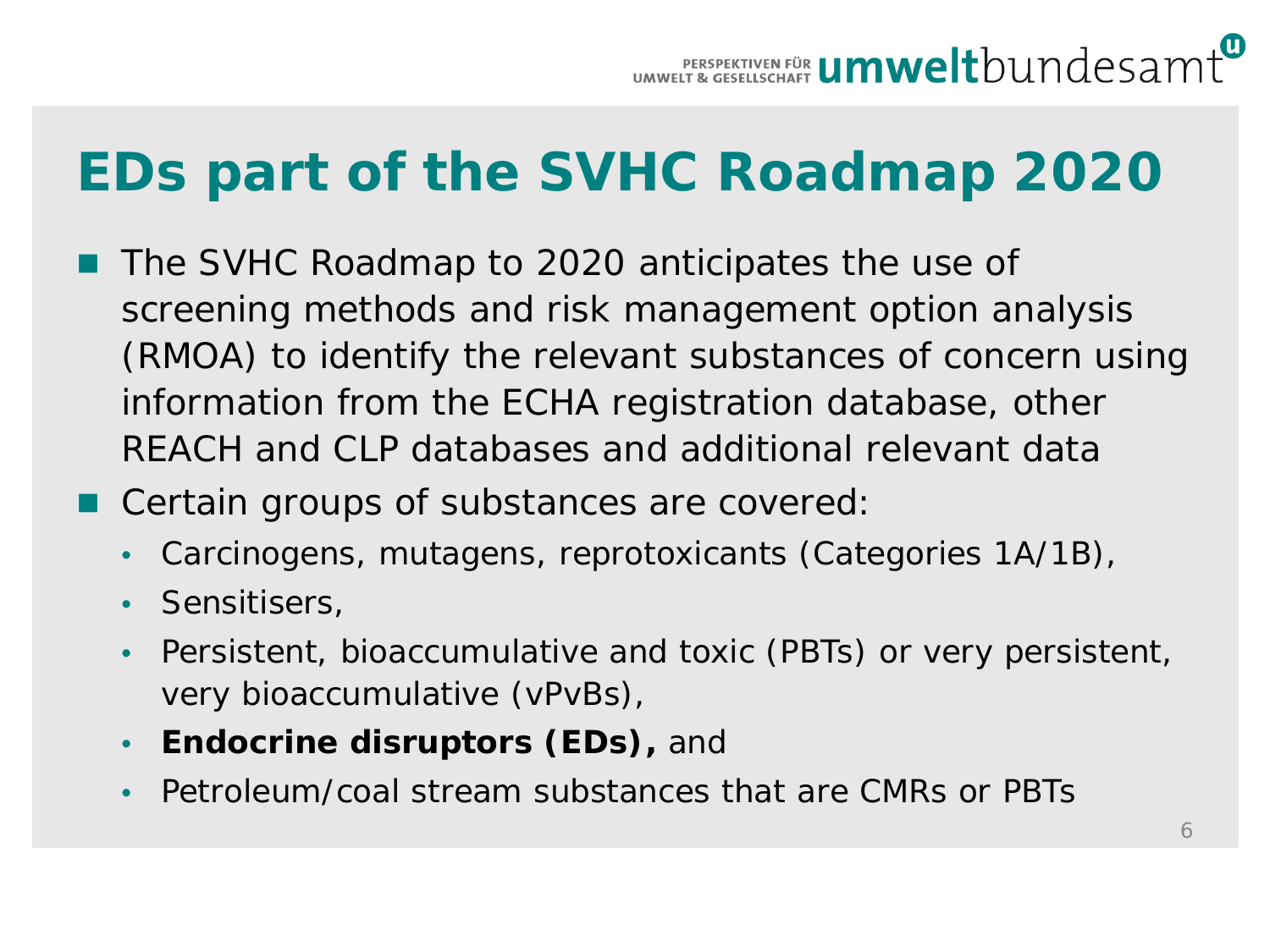

#### **EDs on the candidate list**

| <b>Substance</b>                                 | <b>Property</b>   | <b>MS</b> |
|--------------------------------------------------|-------------------|-----------|
|                                                  |                   |           |
| 4-(1,1,3,3-tetramethylbutyl)phenol, 4-tert-      | ED (Environment)  | <b>DE</b> |
| octylphenol; 4-tert-octylphenol                  |                   |           |
| 4-(1,1,3,3-tetramethylbutyl)phenol, ethoxylated* | ED (Environment), | <b>DE</b> |
| 4-Nonylphenol, branched and linear               | ED (Environment)  | <b>DE</b> |
| 4-Nonylphenol, branched and linear, ethoxylated  | ED (Environment), | <b>DE</b> |
| Bis (2-ethylhexyl)phthalat (DEHP)                | ED (Environment)  | DK        |

- $\geq 4-(1,1,3,3$ -tetramethylbutyl)phenol, ethoxylated under discussion for priorisation for Annex XIV
- For 4 phthalates (DEHP, Dipentyl phthalate, Benzylbutylphthalate & Diisopentyl phthalate) there is a majority vote that these substances are EDs for human health. Decision needs to be taken by the commission.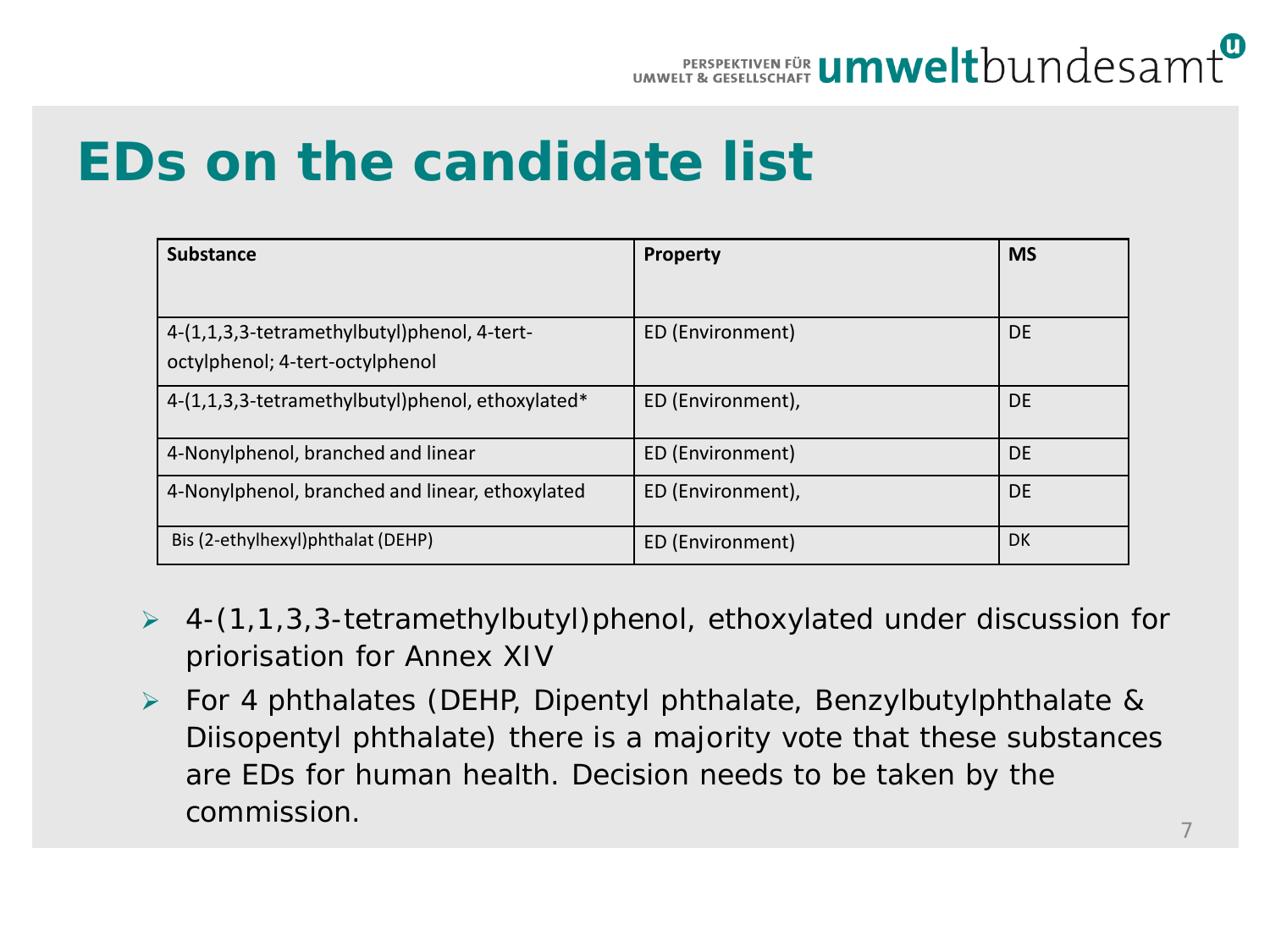

### **3 new SVHC proposed for ED + new intention for BPA**

- o **Dicyclohexyl phthalate** (DCHP): because of
	- $\triangleright$  Reproductive toxicity (1B) acc. to Art. 57c)
	- Equivalent level of concern having probable serious effects to human health (Art. 57f)
	- Equivalent level of concern having probable serious effects to the environment (Art. 57f)
- o **4-methylbenzylidene camphor**: Art. 57f for Env.
- o **3-benzylidene camphor:** Art. 57f for Env.
- **BPA**: France has intention for an SVHC dossier for BPA because of its reprotoxic & ED effects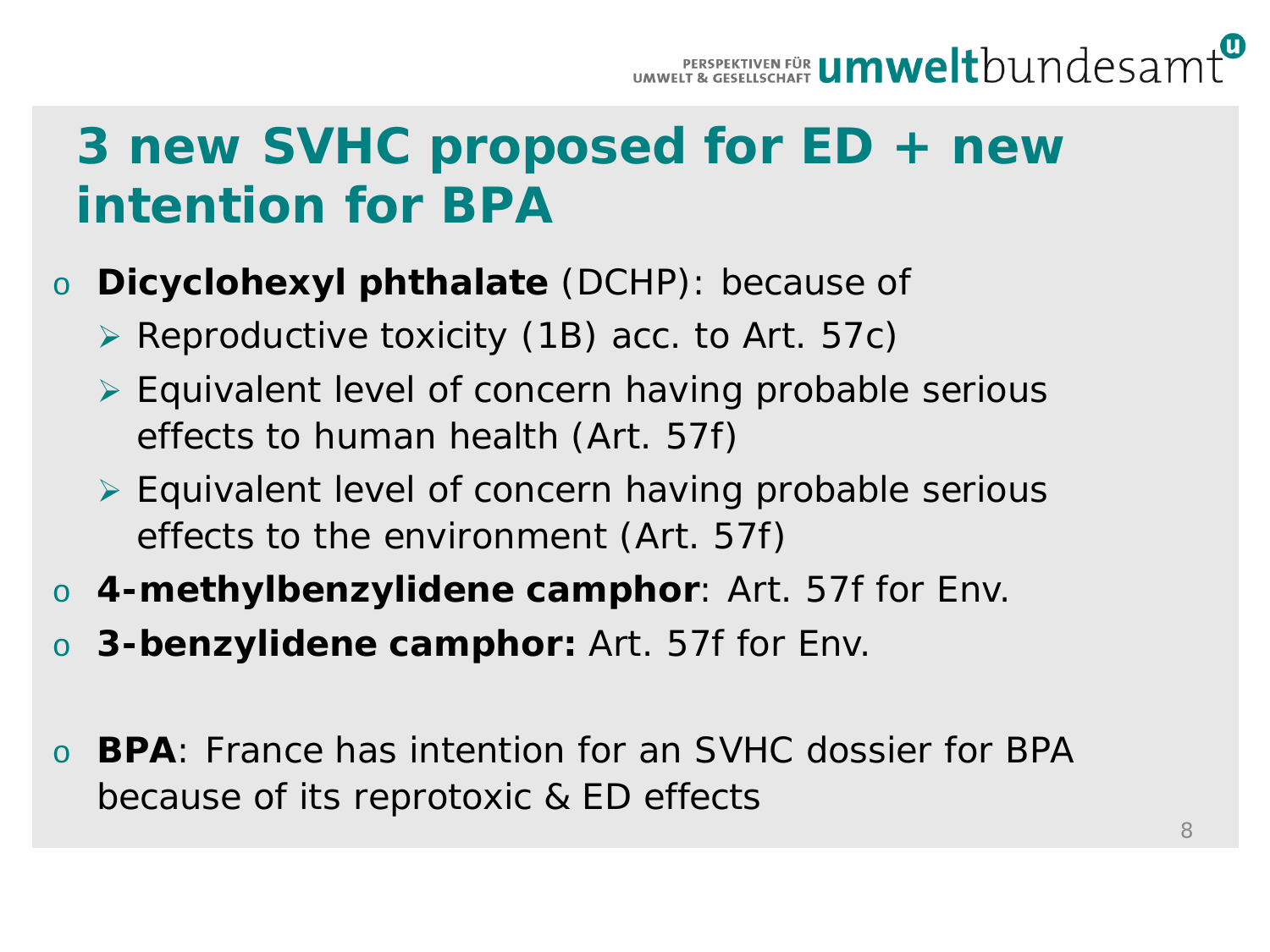

## **Threshold discussion in REACH**

- Acc. Article 138 (7): Commission has to assess until 1st of June 2013, whether EDs are substances for which a threshold is derivable
- Result (CARACAL document): Baseline is assumption that because of current uncertainties there is no threshold, unless the applicant can prove the threshold
- **Uncertainties (i.a.):** 
	- $\triangleright$  Limited number of available tests
	- $\triangleright$  Limitations from test design e.g. critical phases in development/life cycle or decisive parameters were not looked at
	- $\triangleright$  Potential effects at low doses
- $\checkmark$  As a result the socio-economic route is the baseline route for the applicant (as for carcinogens), while for adequate control route (which is normally used for reprotoxicants) is only possible, if the applicant can prove the threshold  $\overline{9}$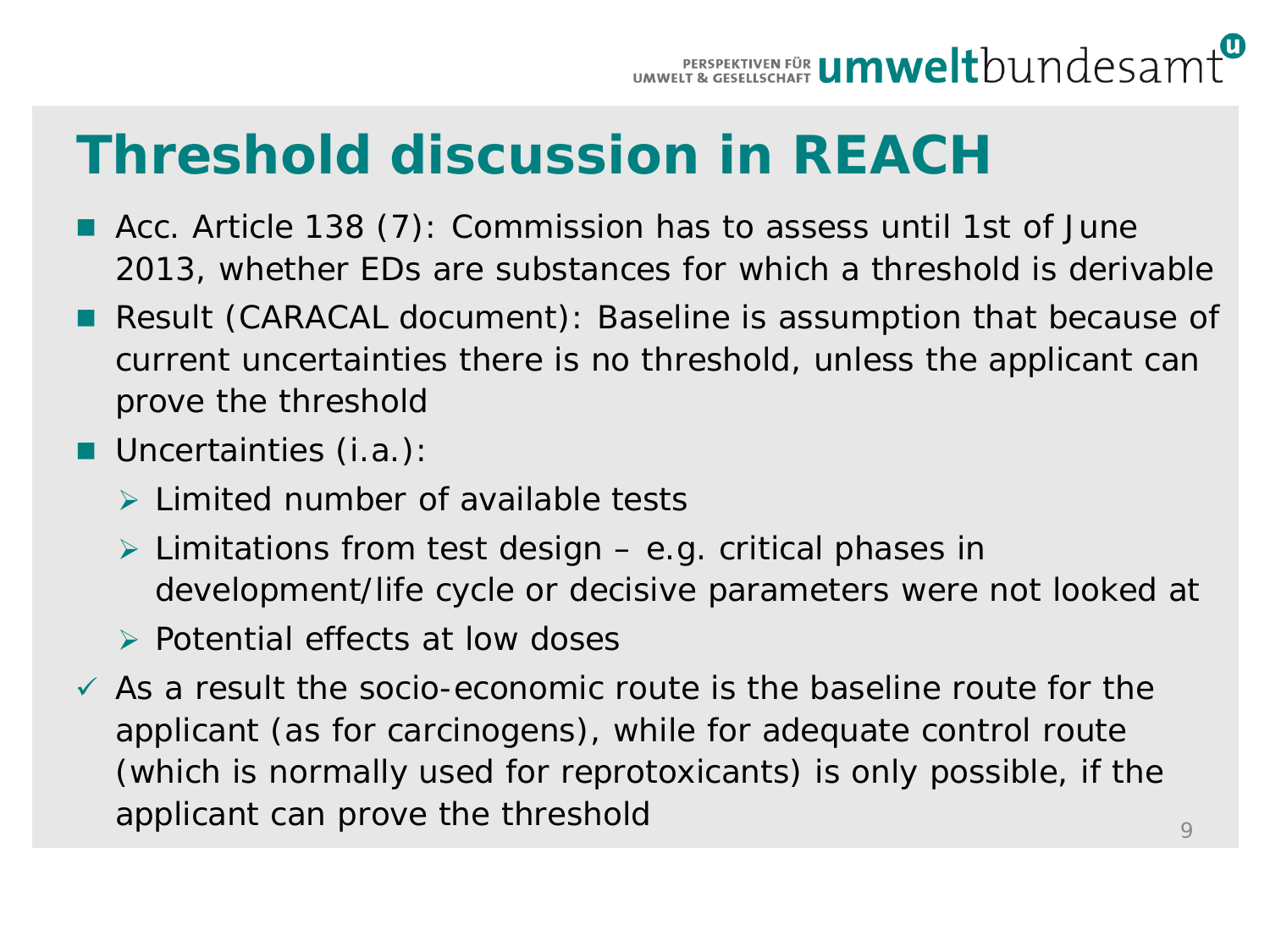

### **DEHP & European parlament**

- Resolution in November 2015 regarding granting an authorisation for DEHP in recycled soft PVC
- Several critical points raised- inter alia that ED was not included in the assessment of the application for authorisation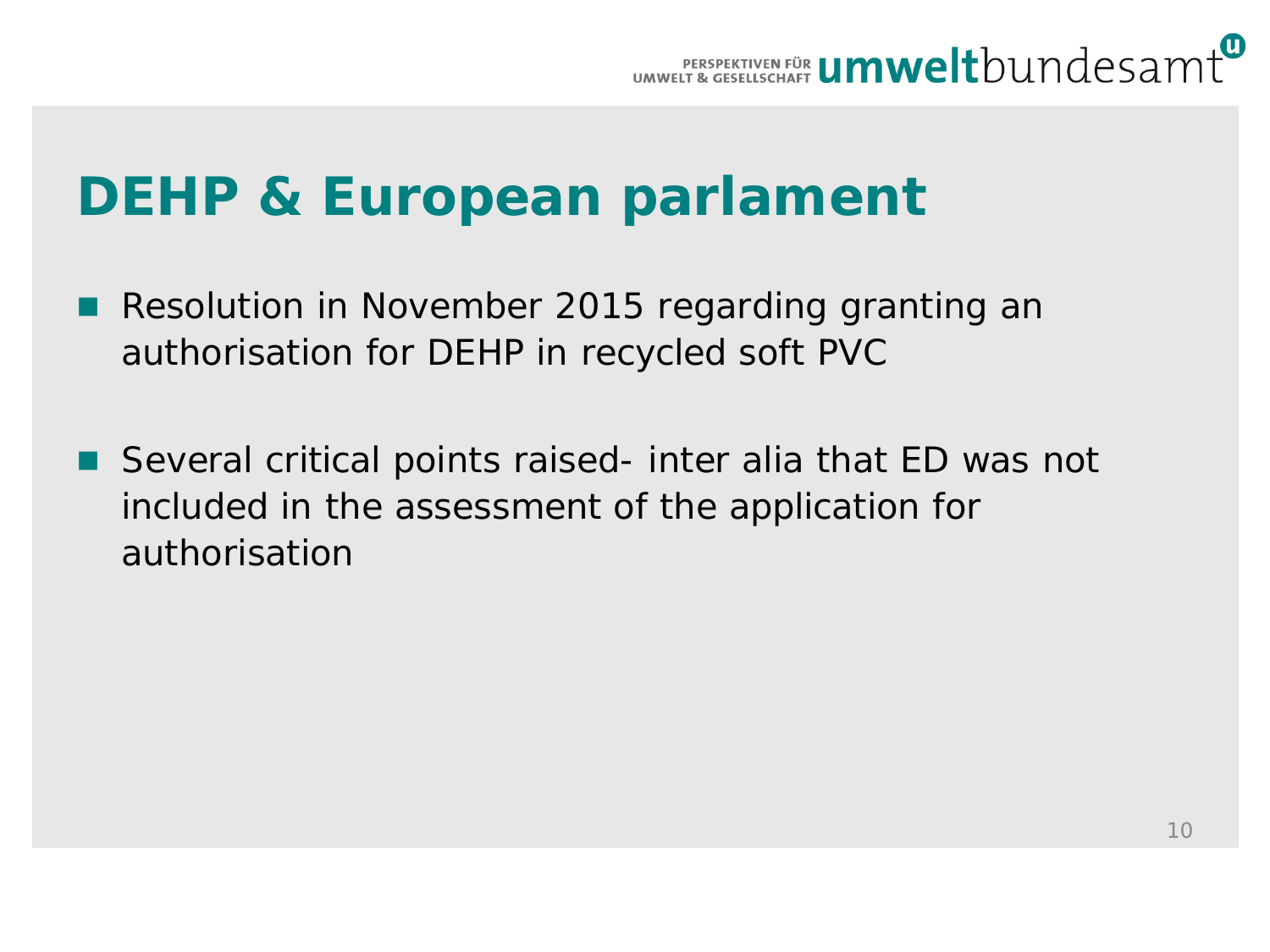## **Restriction of EDs: Nonylphenol & Nonylphenol ethoxylate**

- **Nonylphenol & Nonylphenol ethoxylate:** Shall not be placed on the market or used as a substance or constituent of preparations in concentrations  $\geq 0.1$  % for the following purposes (e.g.):
	- $\triangleright$  industrial and institutional cleaning (with exceptions)
	- $\triangleright$  textiles and leather processing except (with exceptions)
	- $\triangleright$  metal working (with exceptions):
	- $\triangleright$  manufacturing of pulp and paper
	- $\triangleright$  co-formulants in pesticides and biocides
- Nonylphenol ethoxylates: Shall not be placed on the market after 3. 2. 2021 in textile articles which can reasonably be expected to be washed in water during their normal lifecycle, in concentrations > 0,01 %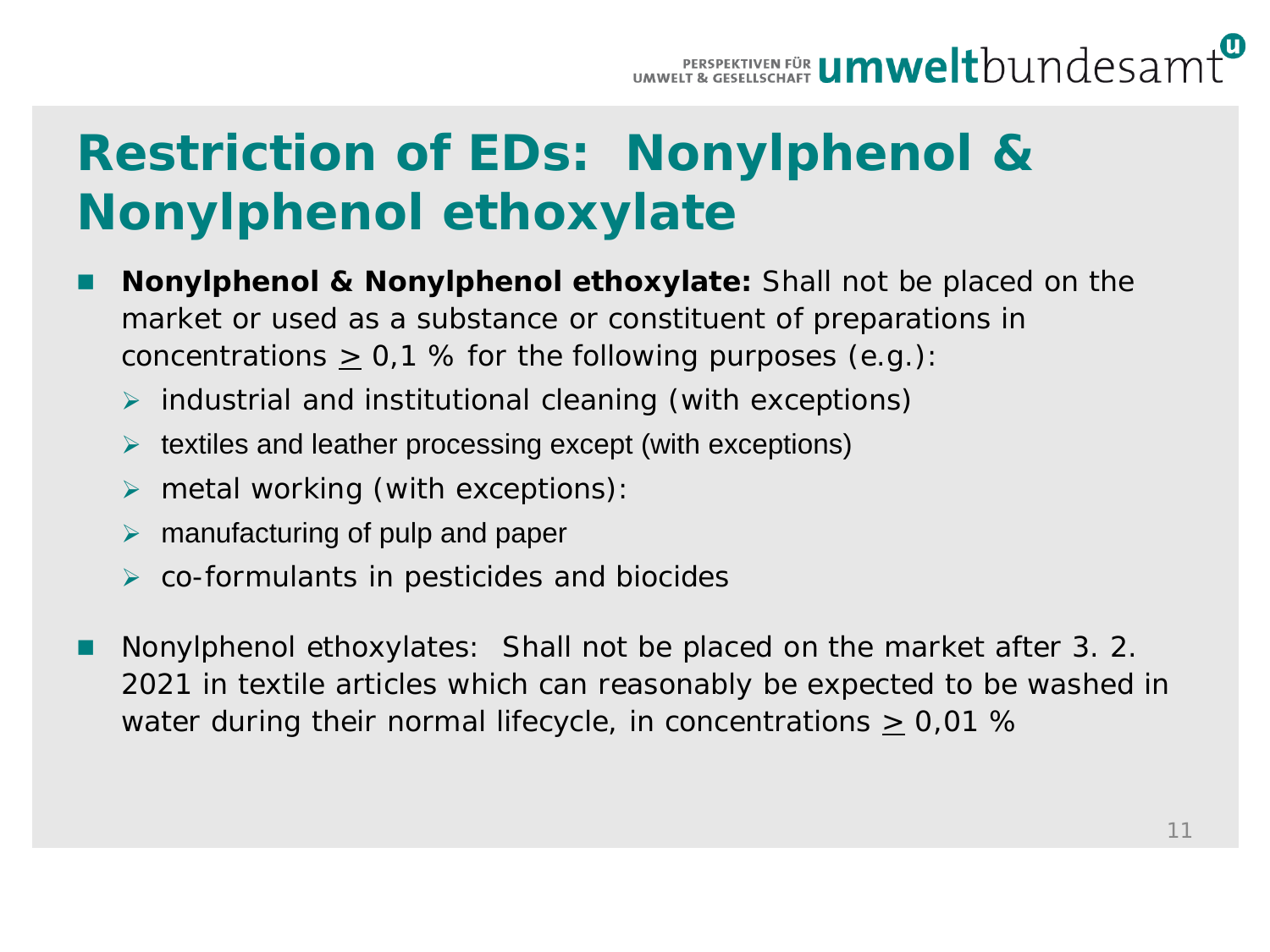

# **Restrictions with additional EDconcern**

**BPA:** Restriction in thermal paper because of effects on female reproductive system, brain & behaviour, vulnerability of the developing mammary gland, metabolism & obesity Decision in upcoming REACH Committee

**Siloxane D4, D5 (Octamethylcycloterasiloxane, Decamethylcyclopentasiloxane)**: Restriction for personal care products that are washed off in normal use conditions  $($ 0.1%) because of PBT/vPvB properties: a potential ED concern for HH was identified by RAC but not further evaluated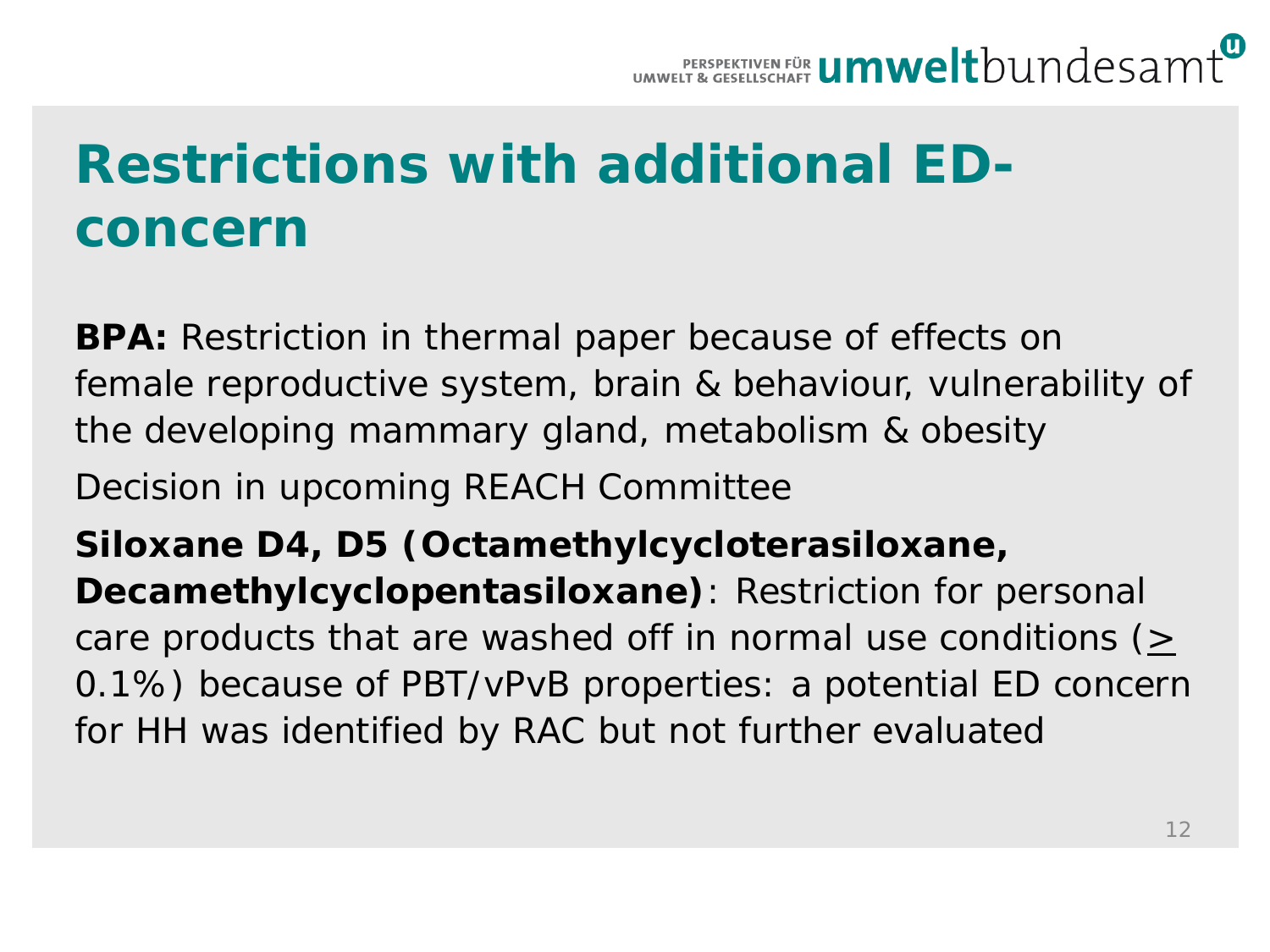# **ED & Substance evaluation (SEV)**

- Registration dossiers  $+$  other information sources (e.g. US EPA ToxCast) are used to evaluate whether a risk can be identified or more data are needed to evaluate the potential risk
- On EU-wide list (CoRAP: Community Rolling Action Plan), there are several (currently 67) substances with identified ED concerns:– eg. Triclosan (DK), BPS (BE), Benzotriazole (DE), 2,2´,6,6´-tetratert-butyl-4,4´methylenediphendol (AT)
- For some substances an ED concern was/is identified during substance evaluation e.g for Octocrylene (FR)
- In many cases new tests are deemed necessary to clarify concern
- **Outcome of a substance evaluation can be that risk management** measures like an SVHC dossier are necessary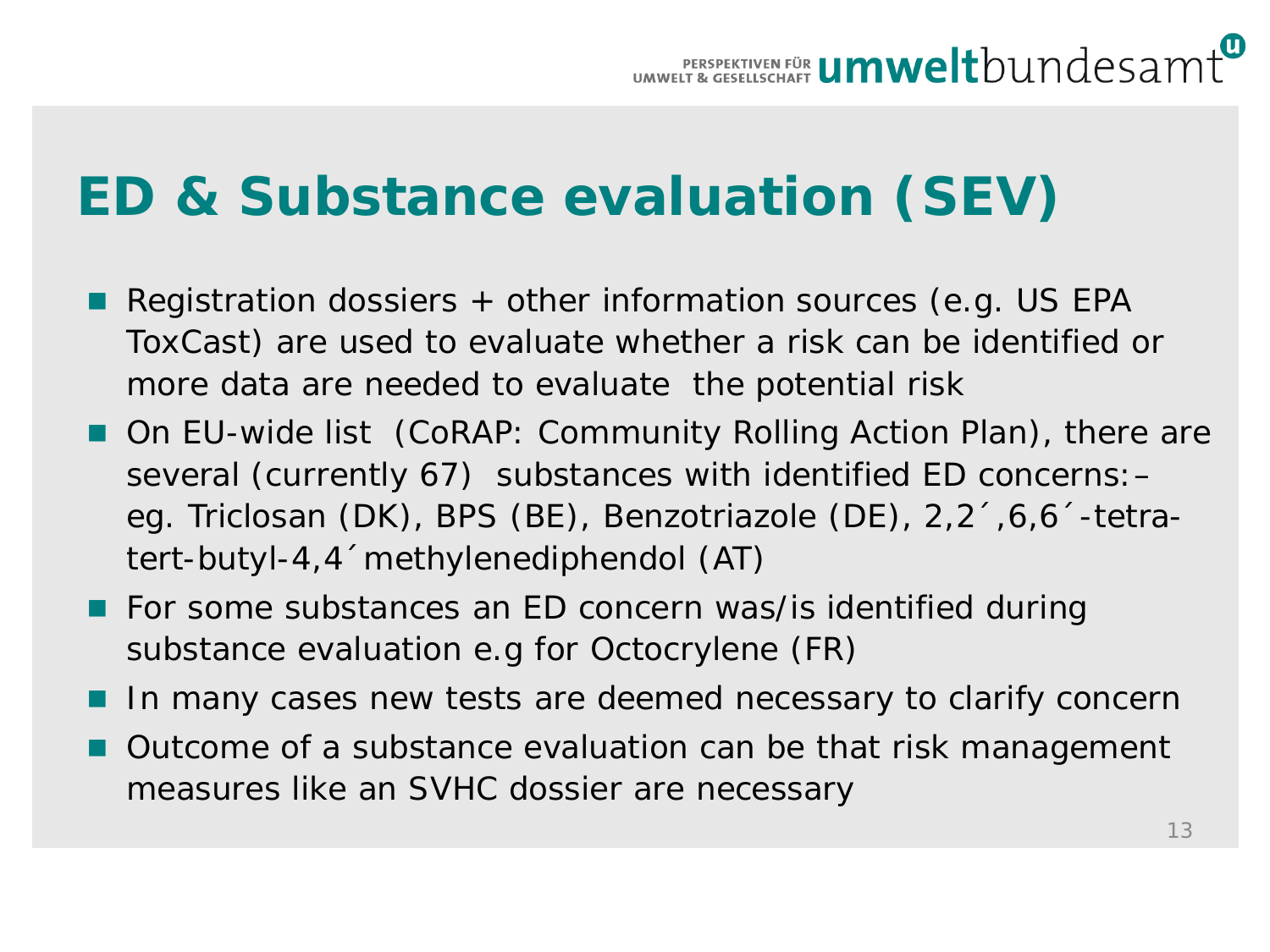

# **ED Screening under REACH**

- Identification and investigation of substance (and dossier) specific information to make a preliminary assessment on whether that substance (or dossier) should be handled via a particular REACH or CLP process
- Manual screening: ECHA identifies concerns by using IT-tools for screening of REACH dossiers + external lists/information: A "short list" is created
- Member states follow up by picking substances a substantial portion have an ED concern
- ED concern is not splitted into human health or environment
- **Possible to include a focus on worker exposure**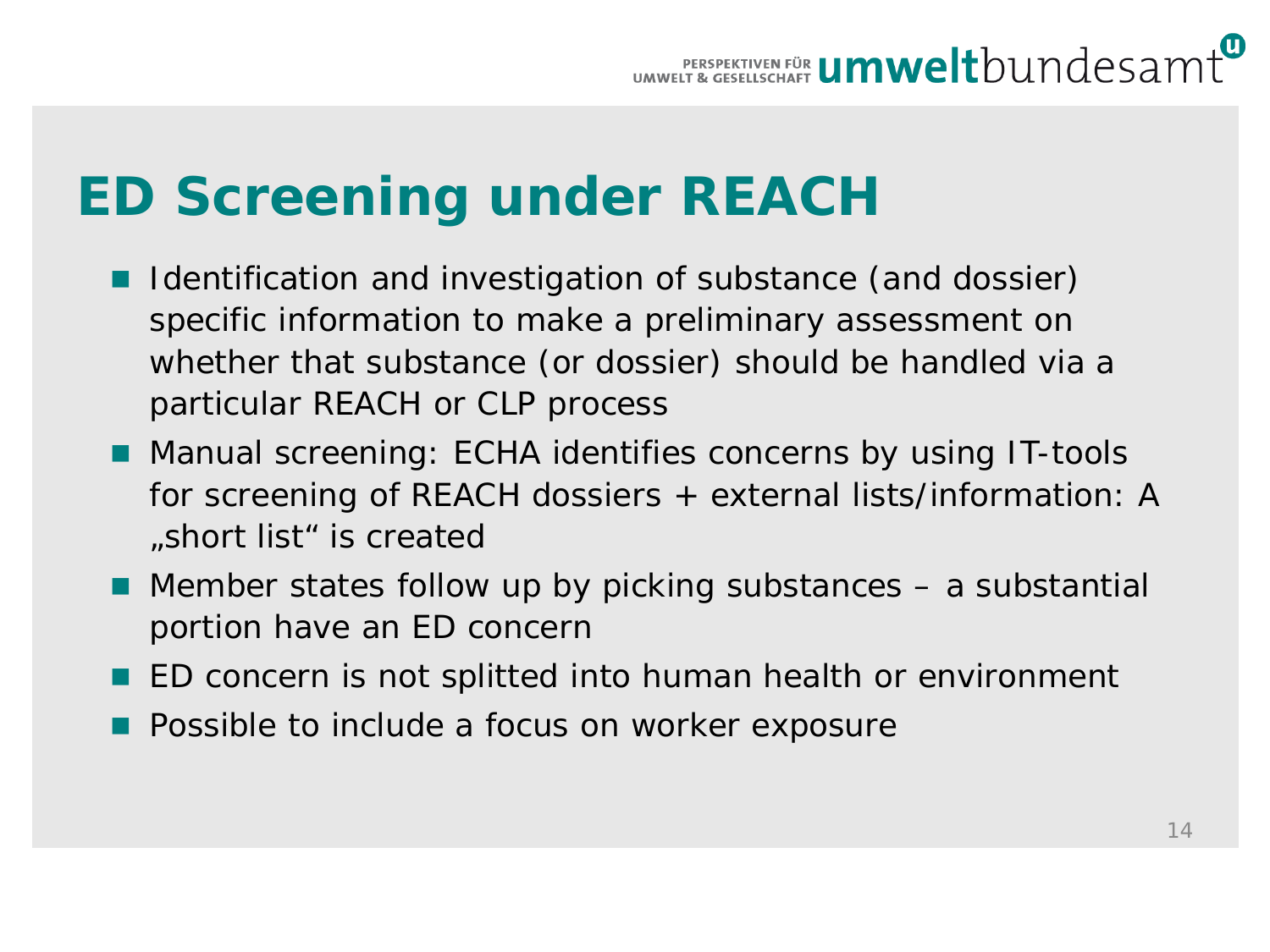

# **ECHA ED-Expert Group – since 2014**

- In 2014 an informal ED expert group was established as the assessment of ED is still difficult and Guidance is lacking
- The expert group will provide informal and non-binding scientific advice on questions related to the identification of endocrine disrupting properties of chemicals and, in particular, on:
- Questions related to screening methods/activities to identify potential EDs (e.g. for the CoRAP and/or Candidate List)
- **▶ Questions related to the development of integrated** approaches to testing and assessment of ED properties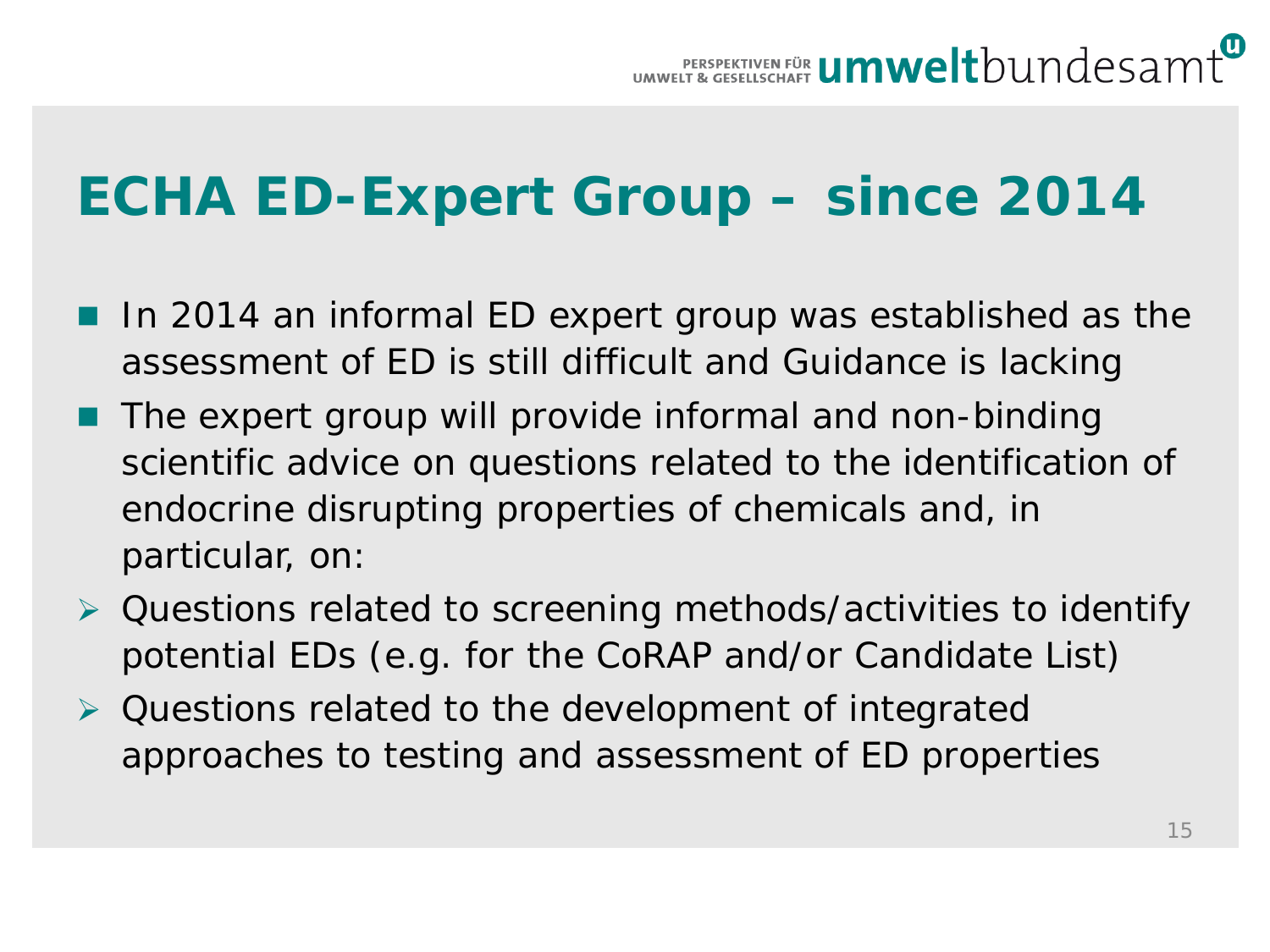

# **ECHA ED-Expert Group – since 2014**

- $\triangleright$  Feedback and recommendations on complex (specific/generic) scientific issues related to information and (tiered) testing needs for potential EDs (e.g. under dossier or substance evaluation or under the evaluation by the evaluating competent authority of a biocides active substance application)
- $\triangleright$  Specific questions on the interpretation of test data as well as other relevant information in relation to the identification of ED properties (e.g. during the development of an SVHC dossier or a biocides active substance evaluation)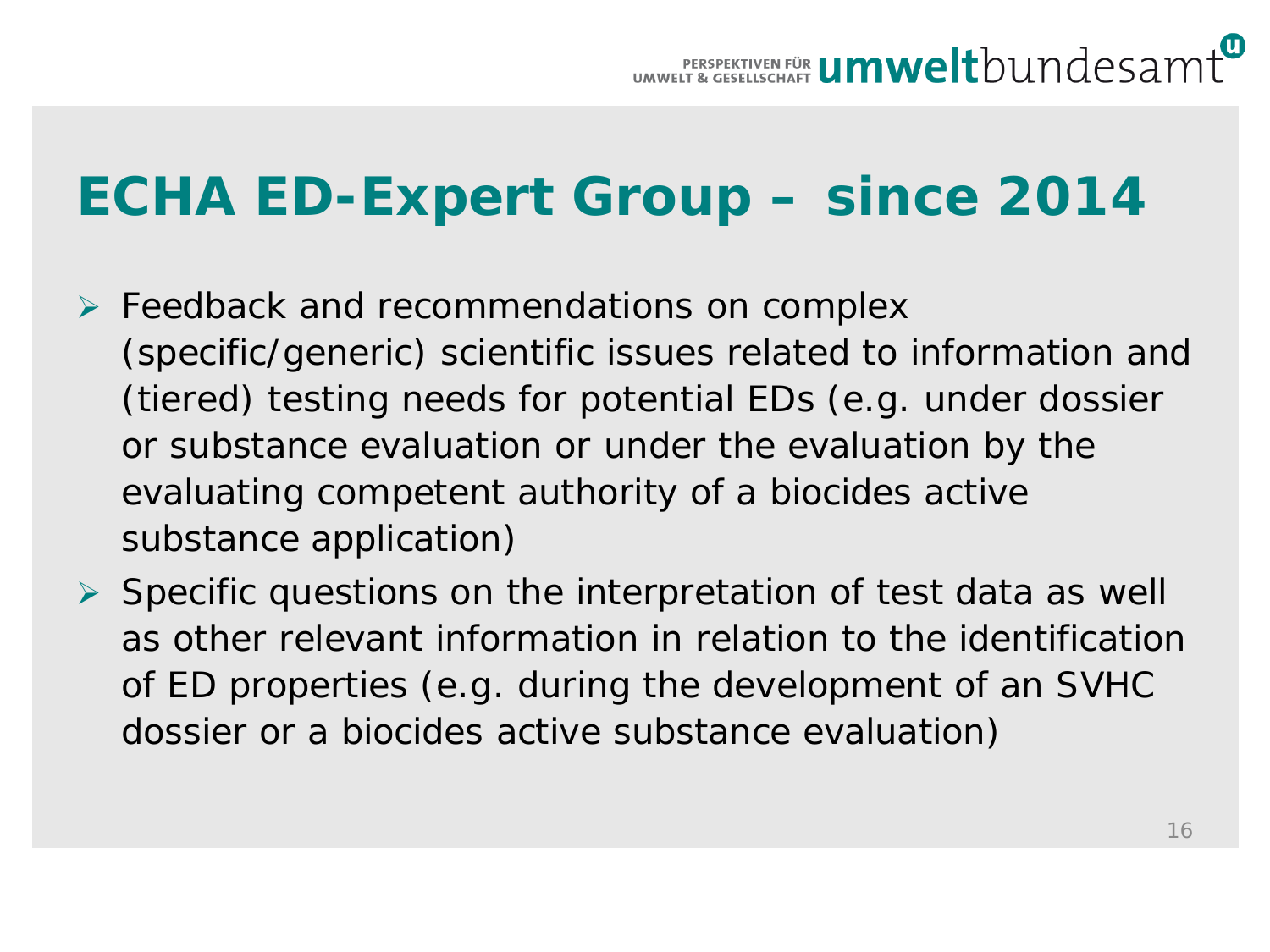

# **Participants of ED EG**

- EU MS CA and EEA country representatives (currently from 15 MS + NOR)
- European Commission (DG ENV, GROW, SANTE)
- $\cdot$  FCHA  $+$  FFSA
- Stakeholder organisations:
	- ChemTrust
	- Health and Environment Alliance (HEAL)
	- Humane Society International
	- European Environmental Bureau (EEB)
	- European Trade Union Confederation (ETUC)
	- European Centre for Ecotoxicology and Toxicology of Chemicals (ECETOC)
	- The European Chemicals Industry Council (CEFIC)
	- Organisation for Economic Co-operation and Development (OECD)
- Swiss participants: Federal Office of Public Health + Ecotox Center Eawag<sub>17</sub>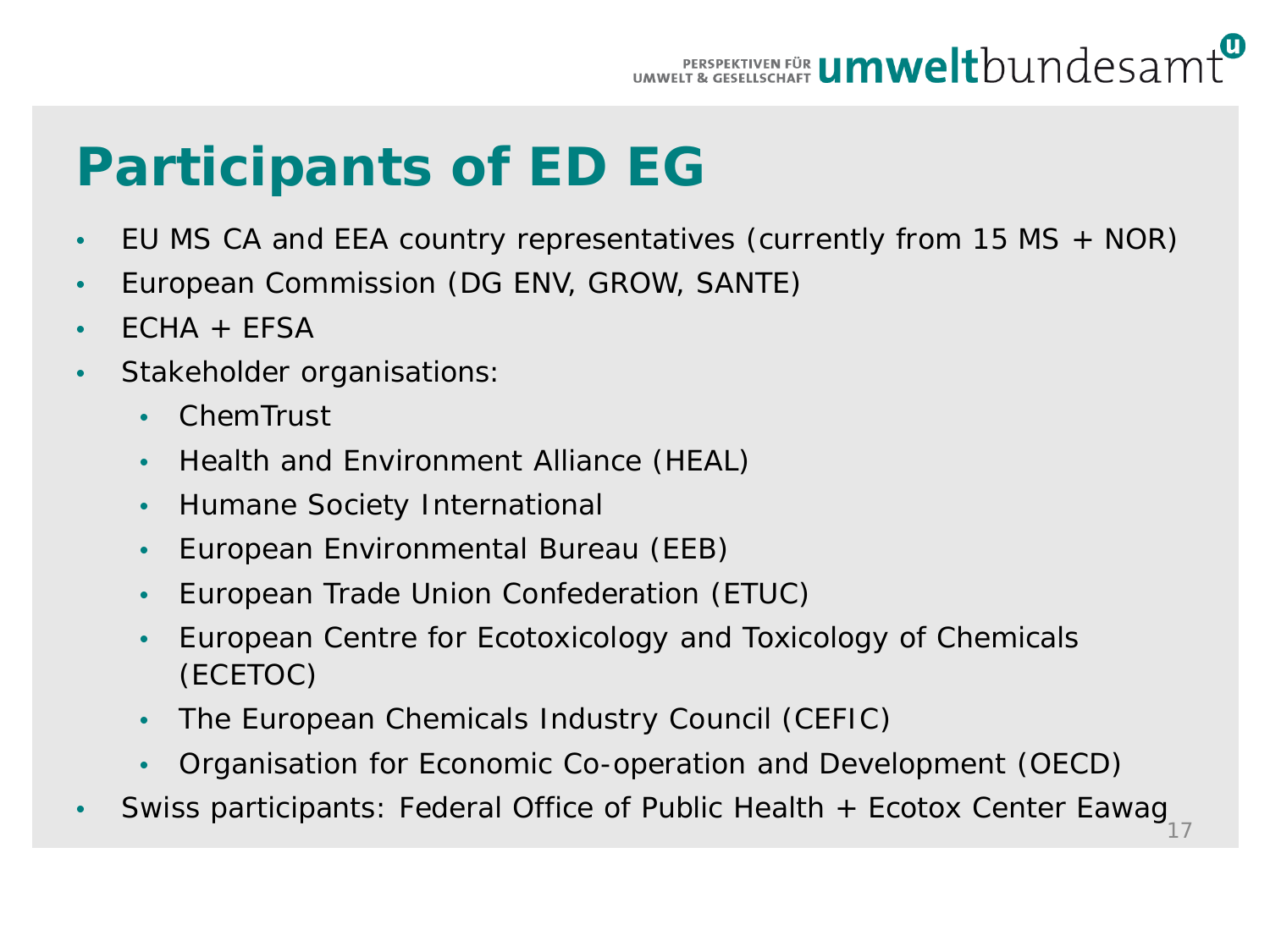

## **Work in ED-EG**

- ED-relevant data (like in vitro data) often not included in the registration dossier – need to be gathered and assessed by MS
- Discussions often on specific substances advice is rather case-specific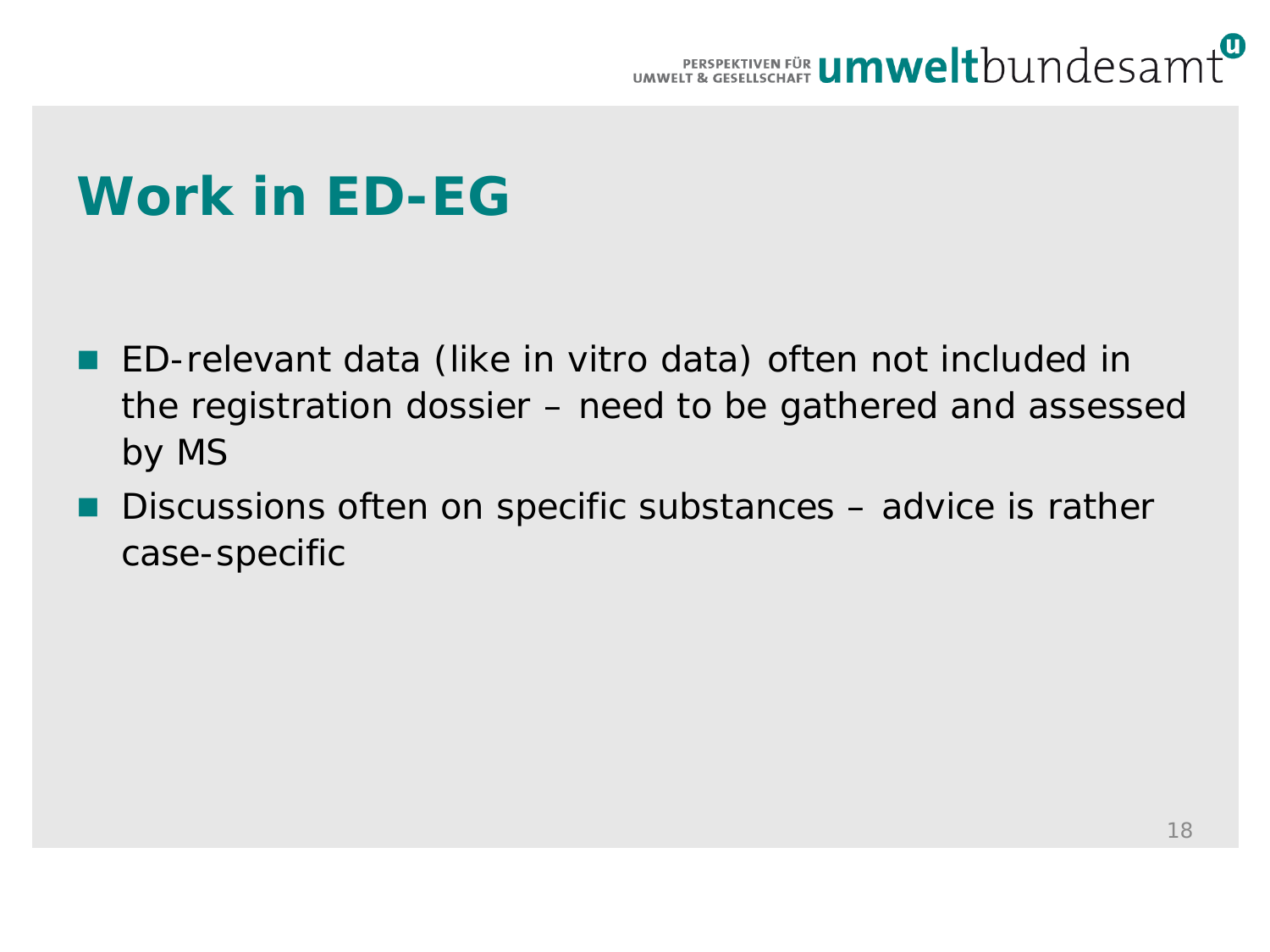

## **Some Outlooks**

- The influence of the awaited criteria publication by the commission (laid down in biocidal and plant protection products regulation) needs to be awaited
- Other pathways than the estrogenic/anti-estrogenic or androgenic/ anti-androgenic pathway are gaining importance: Thyroid pathway (link i.a. to neurodevelopment), pathways dealing with metabolic disorders, immune system ….